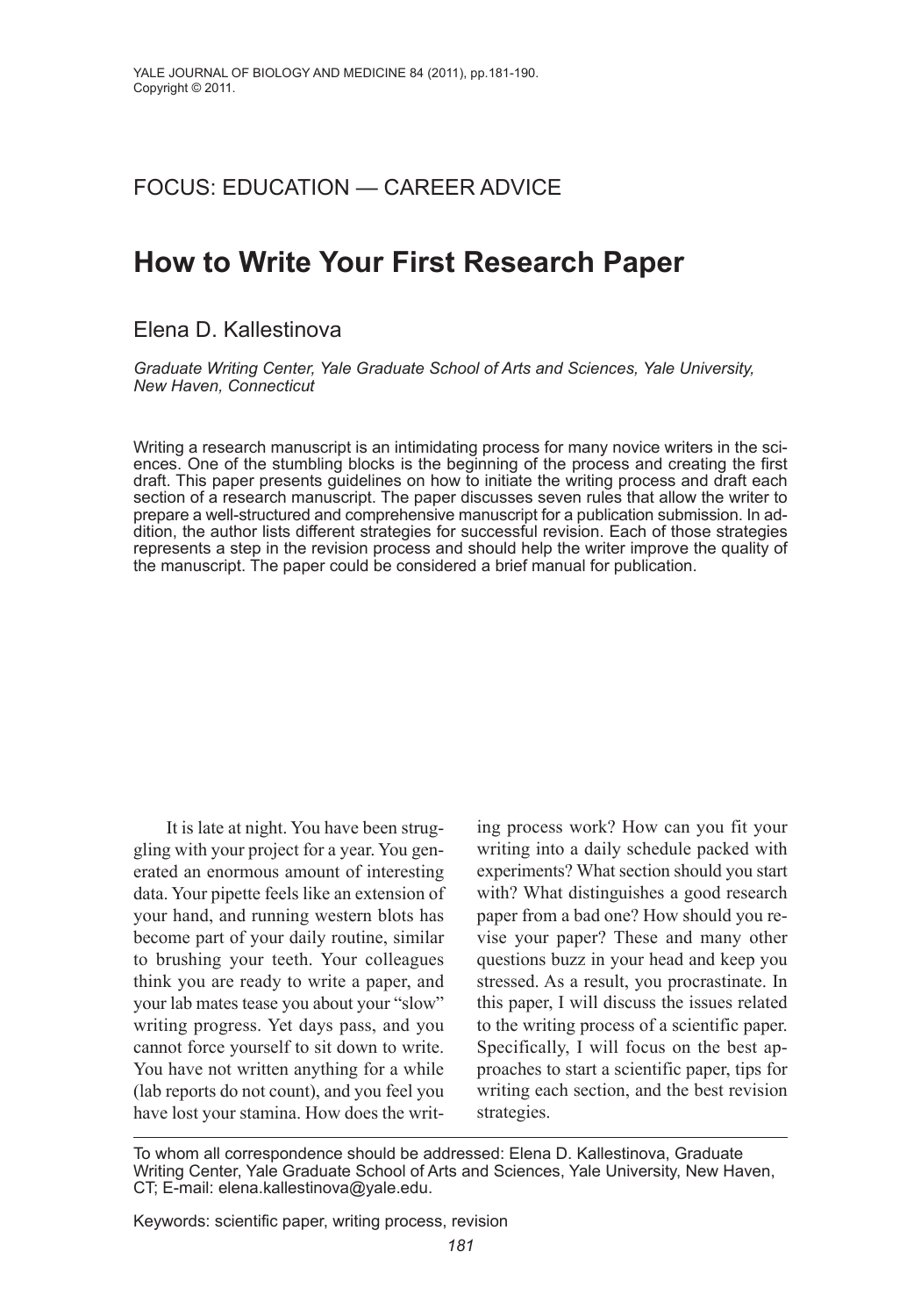# **1. SCHeDuLe YOuR WRITIng TIMe In OuTLOOk**

Whether you have written 100 papers or you are struggling with your first, starting the process is the most difficult part unless you have a rigid writing schedule. Writing is hard. It is a very difficult process of intense concentration and brain work. As stated in Hayes' framework for the study of writing: "It is a generative activity requiring motivation, and it is an intellectual activity requiring cognitive processes and memory" [1]. In his book *How to Write a Lot: A Practical Guide to Productive Academic Writing*, Paul Silvia says that for some, "it's easier to embalm the dead than to write an article about it" [2]. Just as with any type of hard work, you will not succeed unless you practice regularly. If you have not done physical exercises for a year, only regular workouts can get you into good shape again. The same kind of regular exercises, or I call them "writing sessions," are required to be a productive author. Choose from 1- to 2-hour blocks in your daily work schedule and consider them as non-cancellable appointments. When figuring out which blocks of time will be set for writing, you should select the time that works best for this type of work. For many people, mornings are more productive. One Yale University graduate student spent a semester writing from 8 a.m. to 9 a.m. when her lab was empty. At the end of the semester, she was amazed at how much she accomplished without even interrupting her regular lab hours. In addition, doing the hardest task first thing in the morning contributes to the sense of accomplishment during the rest of the day. This positive feeling spills over into our work and life and has a very positive effect on our overall attitude.

*Rule 1: Create regular time blocks for writing as appointments in your calendar and keep these appointments.*

# **2. STaRT WITH an OuTLIne**

Now that you have scheduled time, you need to decide how to start writing. The best strategy is to start with an outline. This will not be an outline that you are used to, with Roman numerals for each section and neat parallel listing of topic sentences and supporting points. This outline will be similar to a template for your paper. Initially, the outline will form a structure for your paper; it will help generate ideas and formulate hypotheses. Following the advice of George M. Whitesides, ". . . start with a blank piece of paper, and write down, in any order, all important ideas that occur to you concerning the paper" [3]. Use Table 1 as a starting point for your outline. Include your visuals (figures, tables, formulas, equations, and algorithms), and list your findings. These will constitute the first level of your outline, which will eventually expand as you elaborate.

## **Table 1. Outline — Level 1**

- 1. What is the topic of my paper?
- 2. Why is this topic important?
- 3. How could i formulate my hypothesis?
- 4. What are my results (include visuals)?
- 5. What is my major finding?

The next stage is to add context and structure. Here you will group all your ideas into sections: Introduction, Methods, Results, and Discussion/Conclusion (Table 2). This step will help add coherence to your work and sift your ideas.

### **Table 2. Outline — Level 2**

#### **Introduction**

- 1. Why is your research important?
- 2. What is known about the topic?
- 3. What are your hypotheses?
- 4. What are your objectives?
	- **Materials and Methods**
- 1. What materials did you use?
- 2. Who were the subjects of your study?
- 3. What was the design of your research?
- 4. What procedure did you follow?

# **Results**

1. What are your most significant results?

#### 2. What are your supporting results? **Discussion and Conclusions**

1. What are the studies major findings?

2. What is the significance/implication of the results?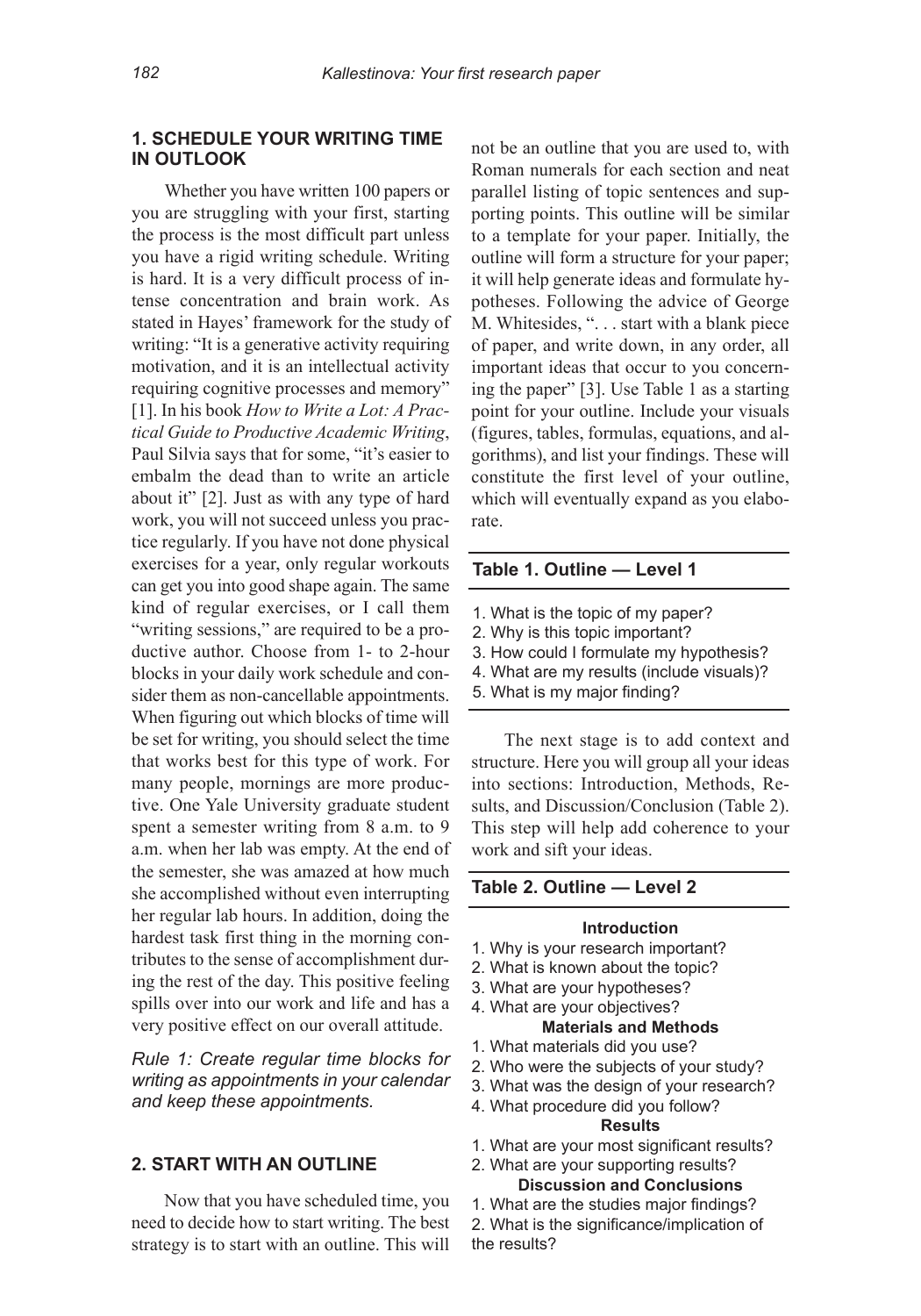Now that you have expanded your outline, you are ready for the next step: discussing the ideas for your paper with your colleagues and mentor. Many universities have a writing center where graduate students can schedule individual consultations and receive assistance with their paper drafts. Getting feedback during early stages of your draft can save a lot of time. Talking through ideas allows people to conceptualize and organize thoughts to find their direction without wasting time on unnecessary writing. Outlining is the most effective way of communicating your ideas and exchanging thoughts. Moreover, it is also the best stage to decide to which publication you will submit the paper. Many people come up with three choices and discuss them with their mentors and colleagues. Having a list of journal priorities can help you quickly resubmit your paper if your paper is rejected.

*Rule 2: Create a detailed outline and discuss it with your mentor and peers.*

# **3. COnTInue WITH DRaFTS**

After you get enough feedback and decide on the journal you will submit to, the process of real writing begins. Copy your outline into a separate file and expand on each of the points, adding data and elaborating on the details. When you create the first draft, do not succumb to the temptation of editing. Do not slow down to choose a better word or better phrase; do not halt to improve your sentence structure. Pour your ideas into the paper and leave revision and editing for later. As Paul Silvia explains, "Revising while you generate text is like drinking decaffeinated coffee in the early morning: noble idea, wrong time" [2].

Many students complain that they are not productive writers because they experience writer's block. Staring at an empty screen is frustrating, but your screen is not really empty: You have a template of your article, and all you need to do is fill in the blanks. Indeed, writer's block is a logical fallacy for a scientist  $-$  it is just an excuse to procrastinate. When scientists start writ-

ing a research paper, they already have their files with data, lab notes with materials and experimental designs, some visuals, and tables with results. All they need to do is scrutinize these pieces and put them together into a comprehensive paper.

# **3.1. STaRTIng WITH MaTeRIaLS anD MeTHODS**

If you still struggle with starting a paper, then write the Materials and Methods section first. Since you have all your notes, it should not be problematic for you to describe the experimental design and procedures. Your most important goal in this section is to be as explicit as possible by providing enough detail and references. In the end, the purpose of this section is to allow other researchers to evaluate and repeat your work. So do not run into the same problems as the writers of the sentences in (1):

> *1a. Bacteria were pelleted by centrifugation. 1b. To isolate T cells, lymph nodes were collected.*

As you can see, crucial pieces of information are missing: the speed of centrifuging your bacteria, the time, and the temperature in (1a); the source of lymph nodes for collection in (b). The sentences can be improved when information is added, as in (2a) and (2b), respectfully:

> *2a. Bacteria were pelleted by centrifugation at 3000g for 15 min at 25°C.*

> *2b. To isolate T cells, mediastinal and mesenteric lymph nodes from Balb/c mice were collected at day 7 after immunization with ovabumin.*

If your method has previously been published and is well-known, then you should provide only the literature reference, as in (3a). If your method is unpublished, then you need to make sure you provide all essential details, as in (3b).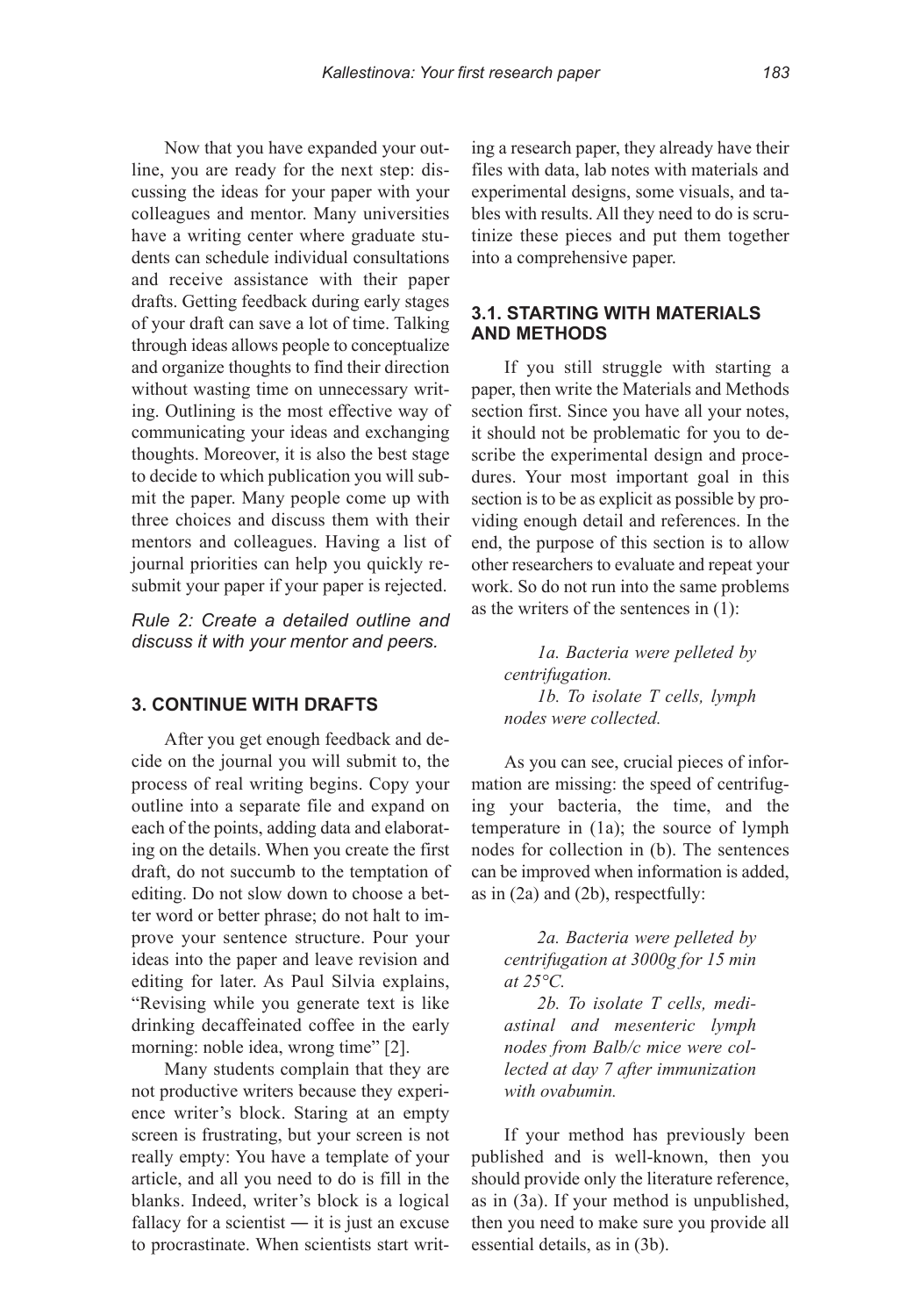*3a. Stem cells were isolated, according to Johnson [23]. 3b. Stem cells were isolated using biotinylated carbon nanotubes coated with anti-CD34 antibodies.*

Furthermore, cohesion and fluency are crucial in this section. One of the malpractices resulting in disrupted fluency is switching from passive voice to active and vice versa within the same paragraph, as shown in (4). This switching misleads and distracts the reader.

*4. Behavioral computer-based experiments of Study 1 were programmed by using E-Prime. We took ratings of enjoyment, mood, and arousal as the patients listened to preferred pleasant music and unpreferred music by using Visual Analogue Scales (SI Methods). The preferred and unpreferred status of the music was operationalized along a continuum of pleasantness [4].*

The problem with (4) is that the reader has to switch from the point of view of the experiment (passive voice) to the point of view of the experimenter (active voice). This switch causes confusion about the performer of the actions in the first and the third sentences. To improve the coherence and fluency of the paragraph above, you should be consistent in choosing the point of view: first person "we" or passive voice [5]. Let's consider two revised examples in (5).

> *5a. We programmed behavioral computer-based experiments of Study 1 by usingE-Prime.We took ratings of enjoyment,mood,andarousalbyusing Visual Analogue Scales (SI Methods) as the patients listened to preferred pleasantmusic and unpreferredmusic. We operationalized the preferred and unpreferred status of the music along a continuum of pleasantness.*

*5b. Behavioral computer-based experiments of Study 1 were programmed by using E-Prime. Ratings of enjoyment, mood, and arousal were taken as the patients listened to preferred pleasant music and unpreferred music by using Visual Analogue Scales (SI Methods). The preferred and unpreferred status of the music was operationalized along a continuum of pleasantness.*

If you choose the point of view of the experimenter, then you may end up with repetitive "we did this" sentences. For many readers, paragraphs with sentences all beginning with "we" may also sound disruptive. So if you choose active sentences, you need to keep the number of "we" subjects to a minimum and vary the beginnings of the sentences [6].

Interestingly, recent studies have reported that the Materials and Methods section is the only section in research papers in which passive voice predominantly overrides the use of the active voice [5,7,8,9]. For example, Martínez shows a significant drop in active voice use in the Methods sections based on the corpus of 1 million words of experimental full text research articles in the biological sciences [7]. According to the author, the active voice patterned with "we" is used only as a tool to reveal personal responsibility for the procedural decisions in designing and performing experimental work. This means that while all other sections of the research paper use active voice, passive voice is still the most predominant in Materials and Methods sections.

Writing Materials and Methods sections is a meticulous and time consuming task requiring extreme accuracy and clarity. This is why when you complete your draft, you should ask for as much feedback from your colleagues as possible. Numerous readers of this section will help you identify the missing links and improve the technical style of this section.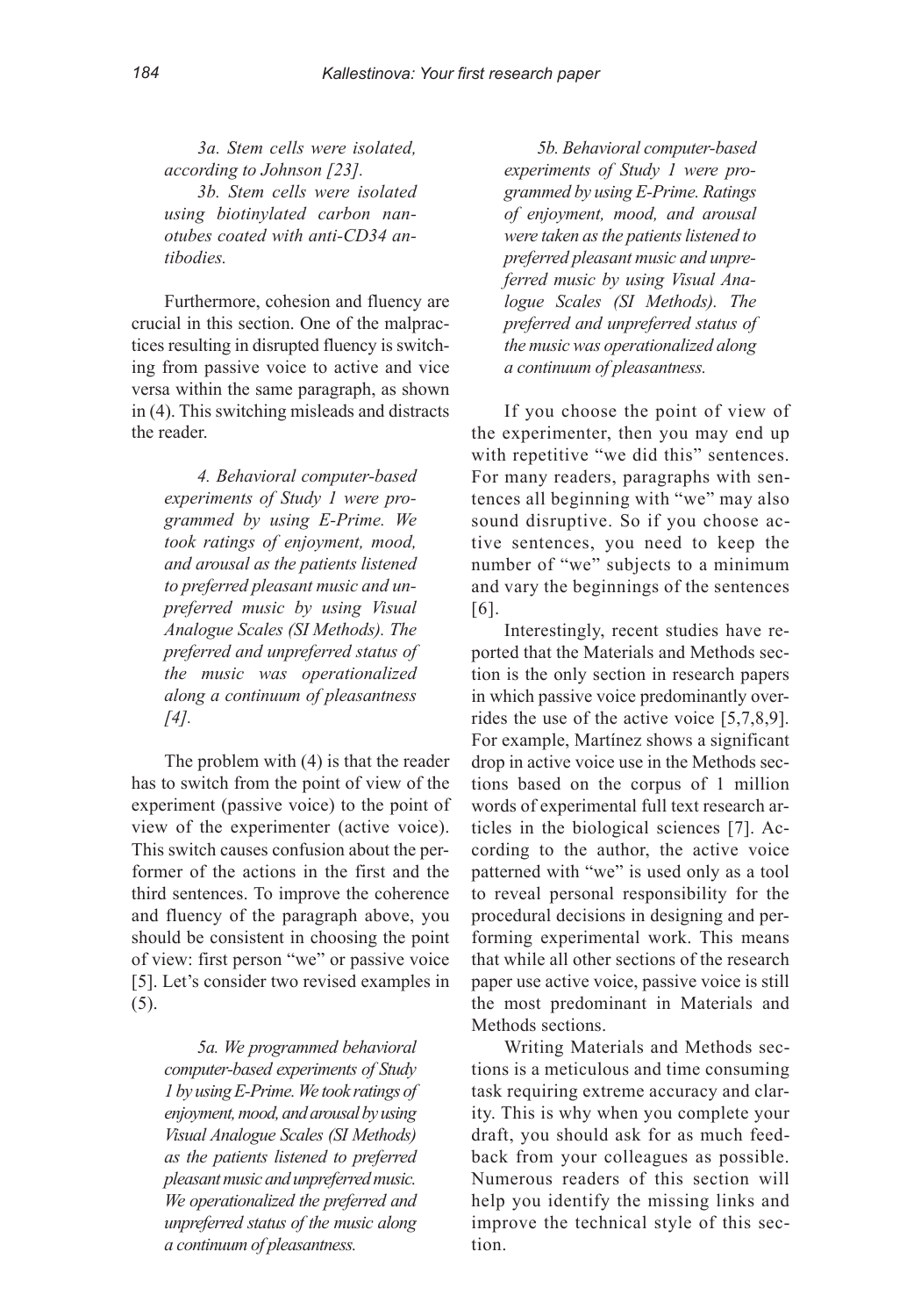*Rule 3: Be meticulous and accurate in describing the Materials and Methods. Do not change the point of view within one paragraph.*

## **3.2. WRITIng ReSuLTS SeCTIOn**

For many authors, writing the Results section is more intimidating than writing the Materials and Methods section . If people are interested in your paper, they are interested in your results. That is why it is vital to use all your writing skills to objectively present your key findings in an orderly and logical sequence using illustrative materials and text.

Your Results should be organized into different segments or subsections where each one presents the purpose of the experiment, your experimental approach, data including text and visuals (tables, figures, schematics, algorithms, and formulas), and data commentary. For most journals, your data commentary will include a meaningful summary of the data presented in the visuals and an explanation of the most significant findings. This data presentation should not repeat the data in the visuals, but rather highlight the most important points. In the "standard" research paper approach, your Results section should exclude data interpretation, leaving it for the Discussion section. However, interpretations gradually and secretly creep into research papers: "Reducing the data, generalizing from the data, and highlighting scientific cases are all highly interpretive processes. It should be clear by now that we do not let the data speak for themselves in research reports; in summarizing our results, we interpret them for the reader" [10]. As a result, many journals including the *Journal of Experimental Medicine* and the *Journal of Clinical Investigation* use joint Results/Discussion sections, where results are immediately followed by interpretations.

Another important aspect of this section is to create a comprehensive and supported argument or a well-researched case. This means that you should be selective in presenting data and choose only those experimental details that are essential for your reader to understand your findings. You might have conducted an experiment 20 times and collected numerous records, but this does not mean that you should present all those records in your paper. You need to distinguish your results from your data and be able to discard excessive experimental details that could distract and confuse the reader. However, creating a picture or an argument should not be confused with data manipulation or falsification, which is a willful distortion of data and results. If some of your findings contradict your ideas, you have to mention this and find a plausible explanation for the contradiction.

In addition, your text should not include irrelevant and peripheral information, including overview sentences, as in (6).

> *6. To show our results, we first introduce all components of experimental system and then describe the outcome of infections.*

Indeed, wordiness convolutes your sentences and conceals your ideas from readers. One common source of wordiness is unnecessary intensifiers. Adverbial intensifiers such as "clearly," "essential," "quite," "basically," "rather," "fairly," "really," and "virtually" not only add verbosity to your sentences, but also lower your results' credibility. They appeal to the reader's emotions but lower objectivity, as in the common examples in (7):

> *7a. Table 3 clearly showsthat … 7b. It is obvious from figure 4 that …*

Another source of wordiness is nominalizations, i.e., nouns derived from verbs and adjectives paired with weak verbs including "be," "have," "do," "make," "cause," "provide," and "get" and constructions such as "there is/are."

> *8a. We tested the hypothesis that there is a disruption of membrane asymmetry.*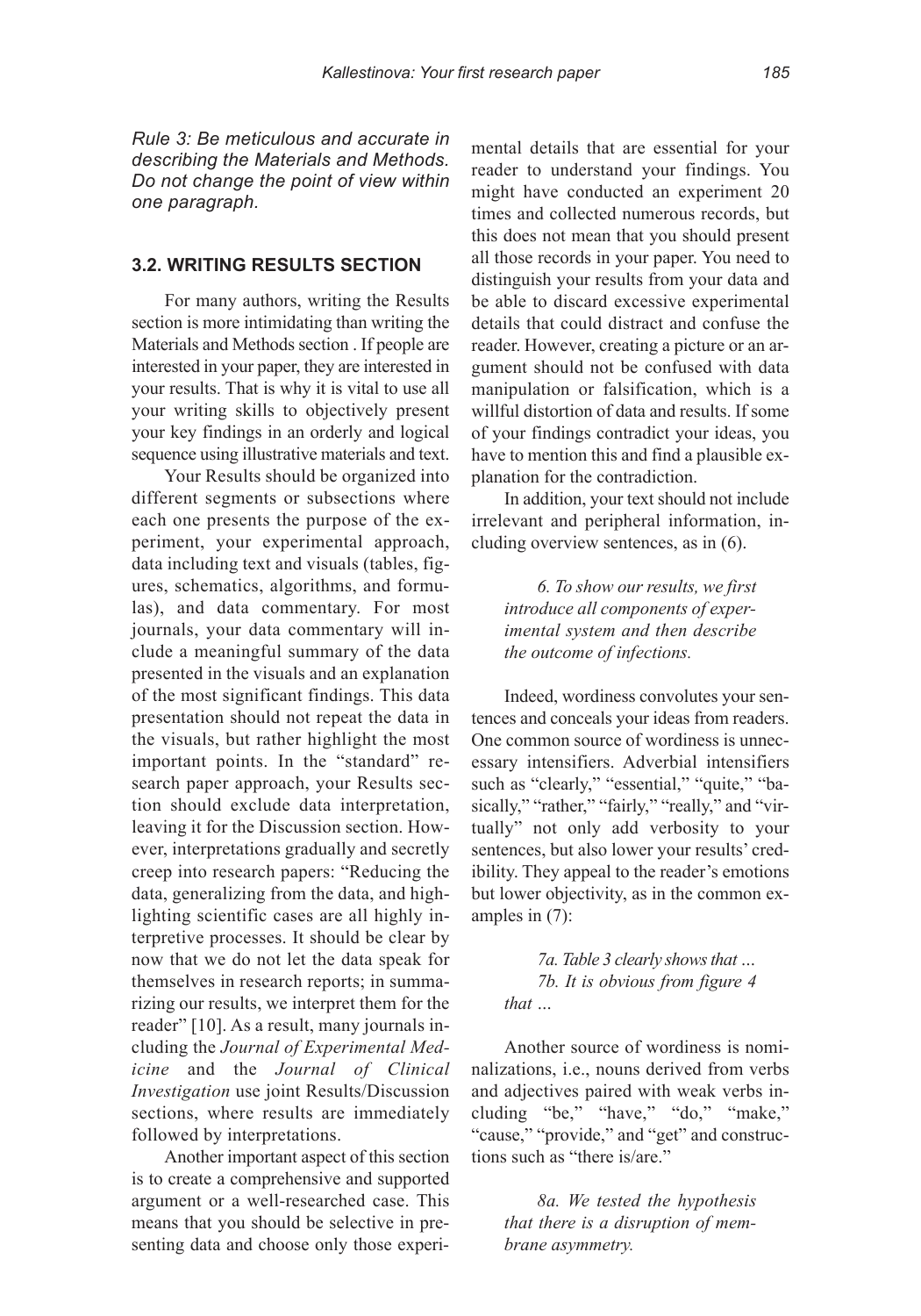# **Table 3. Moves in Research Paper Introductions**

#### **Move 1. establish a research territory**

a. Show that the general research area is important, central, interesting, and problematic in some way; b. introduce and review items of previous research in the area.

## **Move 2. Find a niche**

a. indicate a gap in the previous research, or extend previous knowledge in some way.

#### **Move 3. Occupy the niche**

a. Outline purposes or state the nature of the present research; b. List research questions or hypotheses; c. Announce principle findings; d. State the value of the present research; e. indicate the structure of the research paper.

#### **adapted from Swales and Feak [11].**

*8b. In this paper we provide an argument that stem cells repopulate injured organs.*

In the sentences above, the abstract nominalizations "disruption" and "argument" do not contribute to the clarity of the sentences, but rather clutter them with useless vocabulary that distracts from the meaning. To improve your sentences, avoid unnecessary nominalizations and change passive verbs and constructions into active and direct sentences.

*9a. We tested the hypothesis that the membrane asymmetry is disrupted.*

*9b. In this paper we argue that stem cells repopulate injured organs.*

Your Results section is the heart of your paper, representing a year or more of your daily research. So lead your reader through your story by writing direct, concise, and clear sentences.

*Rule 4: Be clear, concise, and objective in describing your Results.*

# **3.3. nOW IT IS TIMe FOR YOuR InTRODuCTIOn**

Now that you are almost half through drafting your research paper, it is time to update your outline. While describing your Methods and Results, many of you diverged from the original outline and re-focused your ideas. So before you move on to create your Introduction, re-read your Methods and Results sections and change your outline to match your research focus. The updated outline will help you review the general picture of your paper, the topic, the main idea, and the purpose, which are all important for writing your introduction.

The best way to structure your introduction is to follow the three-move approach shown in Table 3.

The moves and information from your outline can help to create your Introduction efficiently and without missing steps. These moves are traffic signs that lead the reader through the road of your ideas. Each move plays an important role in your paper and should be presented with deep thought and care. When you establish the territory, you place your research in context and highlight the importance of your research topic. By finding the niche, you outline the scope of your research problem and enter the scientific dialogue. The final move, "occupying the niche," is where you explain your research in a nutshell and highlight your paper's significance. The three moves allow your readers to evaluate their interest in your paper and play a significant role in the paper review process, determining your paper reviewers.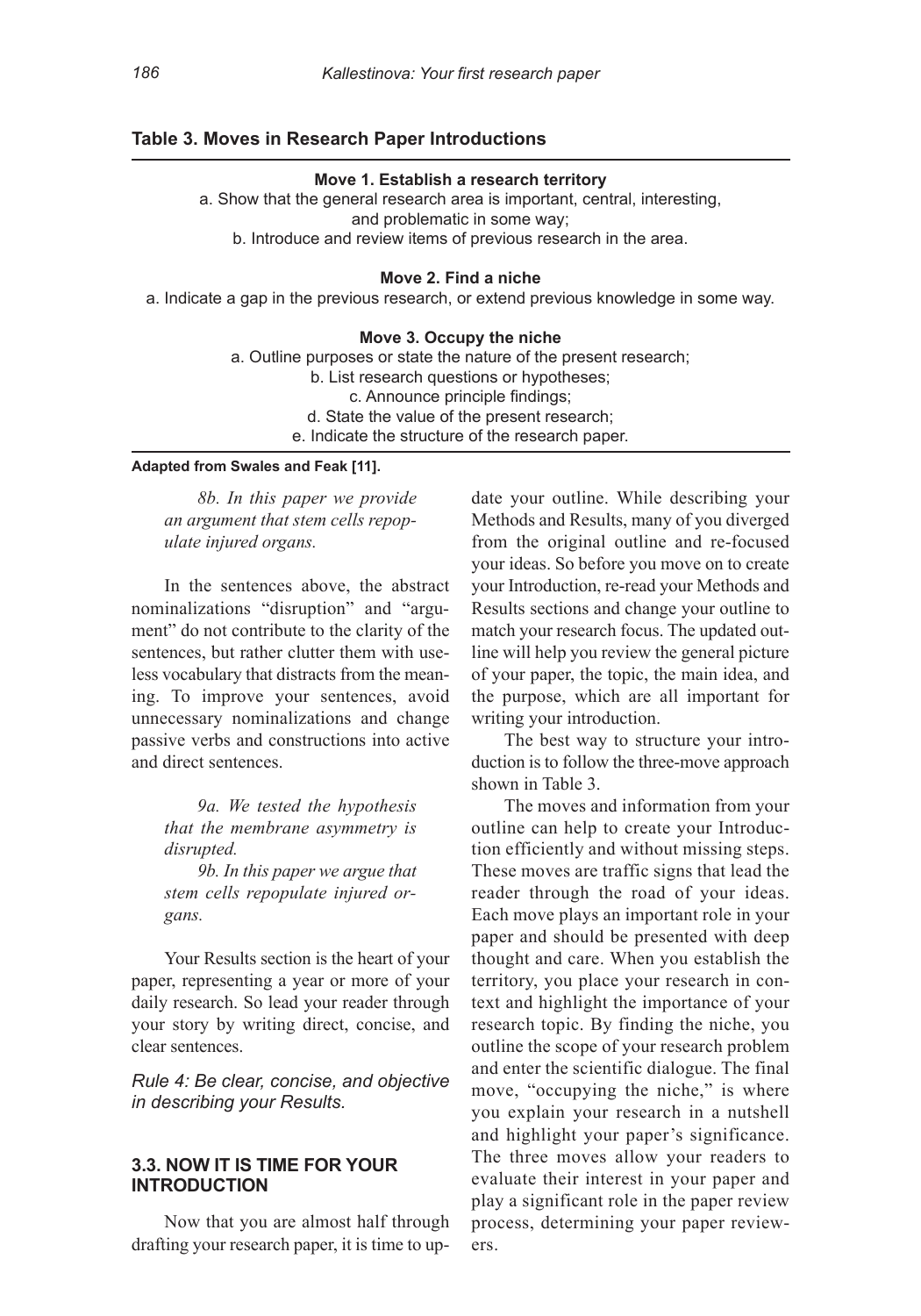# **Table 4. Moves in Research Paper Discussions.**

#### **Move 1. The study's major findings**

a. State the study's major findings.

b. Explain the meaning and importance of your finding.

c. Consider alternative explanations of the findings.

#### **Move 2. Research Context**

a. Compare and contrast your findings with those of other published results. b. Explain any discrepancies and unexpected findings. c. State the limitations, weaknesses, and assumptions of your study.

#### **Move 3. Closing the paper**

a. Summarize the answers to the research questions. b. indicate the importance of the work by stating applications, recommendations, and implications.

#### **adapted from Swales and Feak and Hess [11,12].**

Some academic writers assume that the reader "should follow the paper" to find the answers about your methodology and your findings. As a result, many novice writers do not present their experimental approach and the major findings, wrongly believing that the reader will locate the necessary information later while reading the subsequent sections [5]. However, this "suspense" approach is not appropriate for scientific writing. To interest the reader, scientific authors should be direct and straightforward and present informative one-sentence summaries of the results and the approach.

Another problem is that writers understate the significance of the Introduction. Many new researchers mistakenly think that all their readers understand the importance of the research question and omit this part. However, this assumption is faulty because the purpose of the section is not to evaluate the importance of the research question in general. The goal is to present the importance of your research contribution and your findings. Therefore, you should be explicit and clear in describing the benefit of the paper.

The Introduction should not be long. Indeed, for most journals, this is a very brief section of about 250 to 600 words, but it might be the most difficult section due to its importance.

*Rule 5: Interest your reader in the Introduction section by signalling all its elements and stating the novelty of the work.*

# **3.4. DISCuSSIOn OF THe ReSuLTS**

For many scientists, writing a Discussion section is as scary as starting a paper. Most of the fear comes from the variation in the section. Since every paper has its unique results and findings, the Discussion section differs in its length, shape, and structure. However, some general principles of writing this section still exist. Knowing these rules, or "moves," can change your attitude about this section and help you create a comprehensive interpretation of your results.

The purpose of the Discussion section is to place your findings in the research context and "to explain the meaning of the findings and why they are important, without appearing arrogant, condescending, or patronizing" [11]. The structure of the first two moves is almost a mirror reflection of the one in the Introduction. In the Introduction, you zoom in from general to specific and from the background to your research question; in the Discussion section, you zoom out from the summary of your findings to the research context, as shown in Table 4.

The biggest challenge for many writers is the opening paragraph of the Discussion section. Following the moves in Table 1, the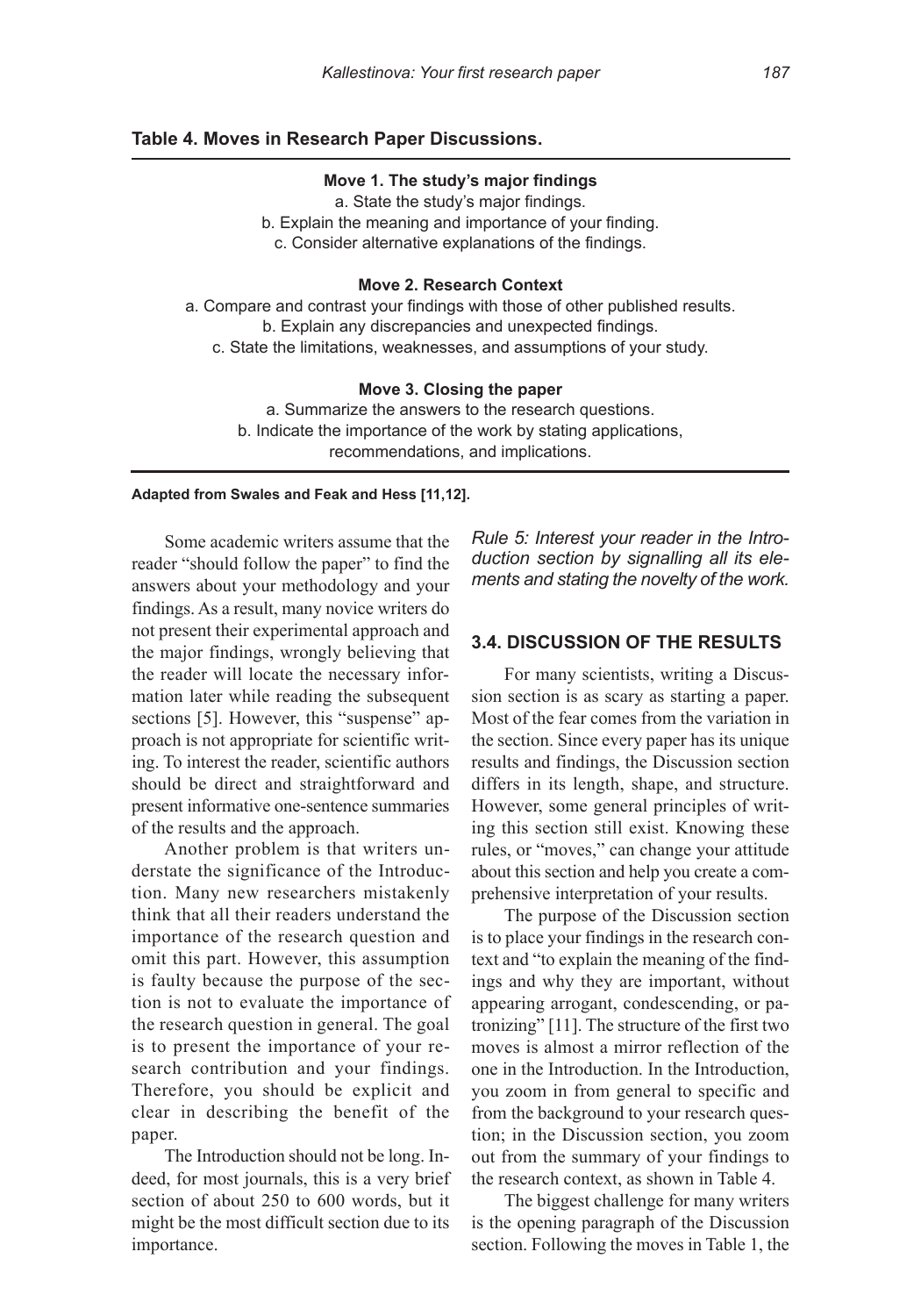best choice is to start with the study's major findings that provide the answer to the research question in your Introduction. The most common starting phrases are "Our findings demonstrate . . .," or "In this study, we have shown that . . .," or "Our results" suggest . . ." In some cases, however, reminding the reader about the research question or even providing a brief context and then stating the answer would make more sense. This is important in those cases where the researcher presents a number of findings or where more than one research question was presented. Your summary of the study's major findings should be followed by your presentation of the importance of these findings. One of the most frequent mistakes of the novice writer is to assume the importance of his findings. Even if the importance is clear to you, it may not be obvious to your reader. Digesting the findings and their importance to your reader is as crucial as stating your research question.

Another useful strategy is to be proactive in the first move by predicting and commenting on the alternative explanations of the results. Addressing potential doubts will save you from painful comments about the wrong interpretation of your results and will present you as a thoughtful and considerate researcher. Moreover, the evaluation of the alternative explanations might help you create a logical step to the next move of the discussion section: the research context.

The goal of the research context move is to show how your findings fit into the general picture of the current research and how you contribute to the existing knowledge on the topic. This is also the place to discuss any discrepancies and unexpected findings that may otherwise distort the general picture of your paper. Moreover, outlining the scope of your research by showing the limitations, weaknesses, and assumptions is essential and adds modesty to your image as a scientist. However, make sure that you do not end your paper with the problems that override your findings. Try to suggest feasible explanations and solutions.

If your submission does not require a separate Conclusion section, then adding another paragraph about the "take-home message" is a must. This should be a general statement reiterating your answer to the research question and adding its scientific implications, practical application, or advice.

Just as in all other sections of your paper, the clear and precise language and concise comprehensive sentences are vital. However, in addition to that, your writing should convey confidence and authority. The easiest way to illustrate your tone is to use the active voice and the first person pronouns. Accompanied by clarity and succinctness, these tools are the best to convince your readers of your point and your ideas.

*Rule 6: Present the principles, relationships, and generalizations in a concise and convincing tone.*

# **4. CHOOSIng THe beST WORkIng RevISIOn STRaTegIeS**

Now that you have created the first draft, your attitude toward your writing should have improved. Moreover, you should feel more confident that you are able to accomplish your project and submit your paper within a reasonable timeframe. You also have worked out your writing schedule and followed it precisely. Do not stop ― you are only at the midpoint from your destination. Just as the best and most precious diamond is no more than an unattractive stone recognized only by trained professionals, your ideas and your results may go unnoticed if they are not polished and brushed. Despite your attempts to present your ideas in a logical and comprehensive way, first drafts are frequently a mess. Use the advice of Paul Silvia: "Your first drafts should sound like they were hastily translated from Icelandic by a non-native speaker" [2]. The degree of your success will depend on how you are able to revise and edit your paper.

The revision can be done at the macrostructure and the microstructure levels [13]. The macrostructure revision includes the revision of the organization, content, and flow. The microstructure level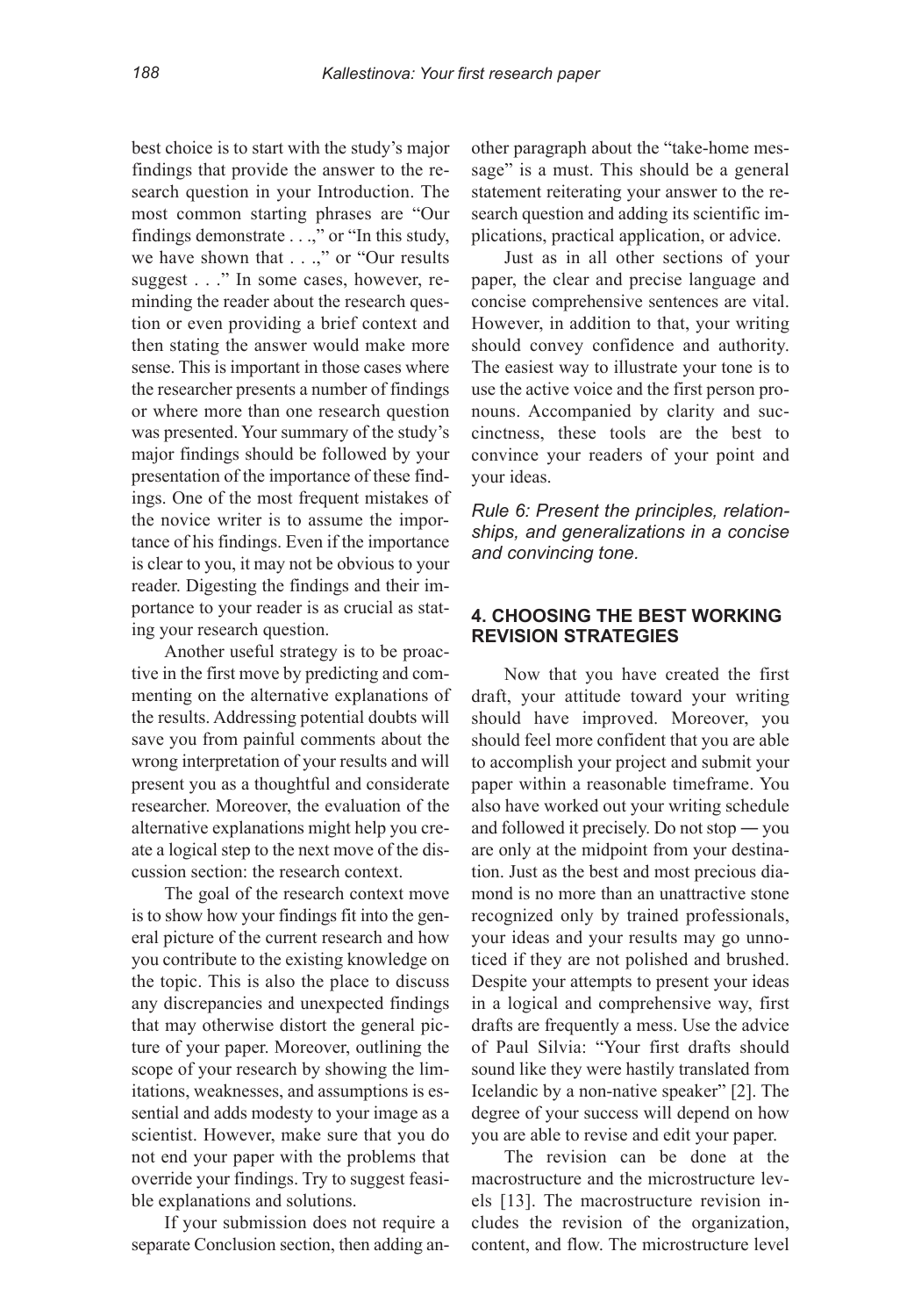includes individual words, sentence structure, grammar, punctuation, and spelling.

The best way to approach the macrostructure revision is through the outline of the ideas in your paper. The last time you updated your outline was before writing the Introduction and the Discussion. Now that you have the beginning and the conclusion, you can take a bird's-eye view of the whole paper. The outline will allow you to see if the ideas of your paper are coherently structured, if your results are logically built, and if the discussion is linked to the research question in the Introduction. You will be able to see if something is missing in any of the sections or if you need to rearrange your information to make your point.

The next step is to revise each of the sectionsstarting from the beginning. Ideally, you should limit yourself to working on small sections of about five pages at a time [14]. After these short sections, your eyes get used to your writing and your efficiency in spotting problems decreases. When reading for content and organization, you should control your urge to edit your paper for sentence structure and grammar and focus only on the flow of your ideas and logic of your presentation. Experienced researchers tend to make almost three times the number of changes to meaning than novice writers [15,16]. Revising is a difficult but useful skill, which academic writers obtain with years of practice.

In contrast to the macrostructure revision, which is a linear process and is done usually through a detailed outline and by sections, microstructure revision is a nonlinear process. While the goal of the macrostructure revision is to analyze your ideas and their logic, the goal of the microstructure editing is to scrutinize the form of your ideas: your paragraphs, sentences, and words. You do not need and are not recommended to follow the order of the paper to perform this type of revision. You can start from the end or from different sections. You can even revise by reading sentences backward, sentence by sentence and word by word.

One of the microstructure revision strategies frequently used during writing center consultations is to read the paper aloud [17]. You may read aloud to yourself, to a tape recorder, or to a colleague or friend. When reading and listening to your paper, you are more likely to notice the places where the fluency is disrupted and where you stumble because of a very long and unclear sentence or a wrong connector.

Another revision strategy is to learn your common errors and to do a targeted search for them [13]. All writers have a set of problems that are specific to them, i.e., their writing idiosyncrasies. Remembering these problems is as important for an academic writer as remembering your friends' birthdays. Create a list of these idiosyncrasies and run a search for these problems using your word processor. If your problem is demonstrative pronouns without summary words, then search for "this/these/those" in your text and check if you used the word appropriately. If you have a problem with intensifiers, then search for "really" or "very" and delete them from the text. The same targeted search can be done to eliminate wordiness. Searching for "there is/are" or "and" can help you avoid the bulky sentences.

The final strategy is working with a hard copy and a pencil. Print a double space copy with font size 14 and re-read your paper in several steps. Try reading your paper line by line with the rest of the text covered with a piece of paper. When you are forced to see only a small portion of your writing, you are less likely to get distracted and are more likely to notice problems. You will end up spotting more unnecessary words, wrongly worded phrases, or unparallel constructions.

After you apply all these strategies, you are ready to share your writing with your friends, colleagues, and a writing advisor in the writing center. Get as much feedback as you can, especially from non-specialists in your field. Patiently listen to what others say to you ― you are not expected to defend your writing or explain what you wanted to say. You may decide what you want to change and how after you receive the feedback and sort it in your head. Even though some researchers make the revision an end-